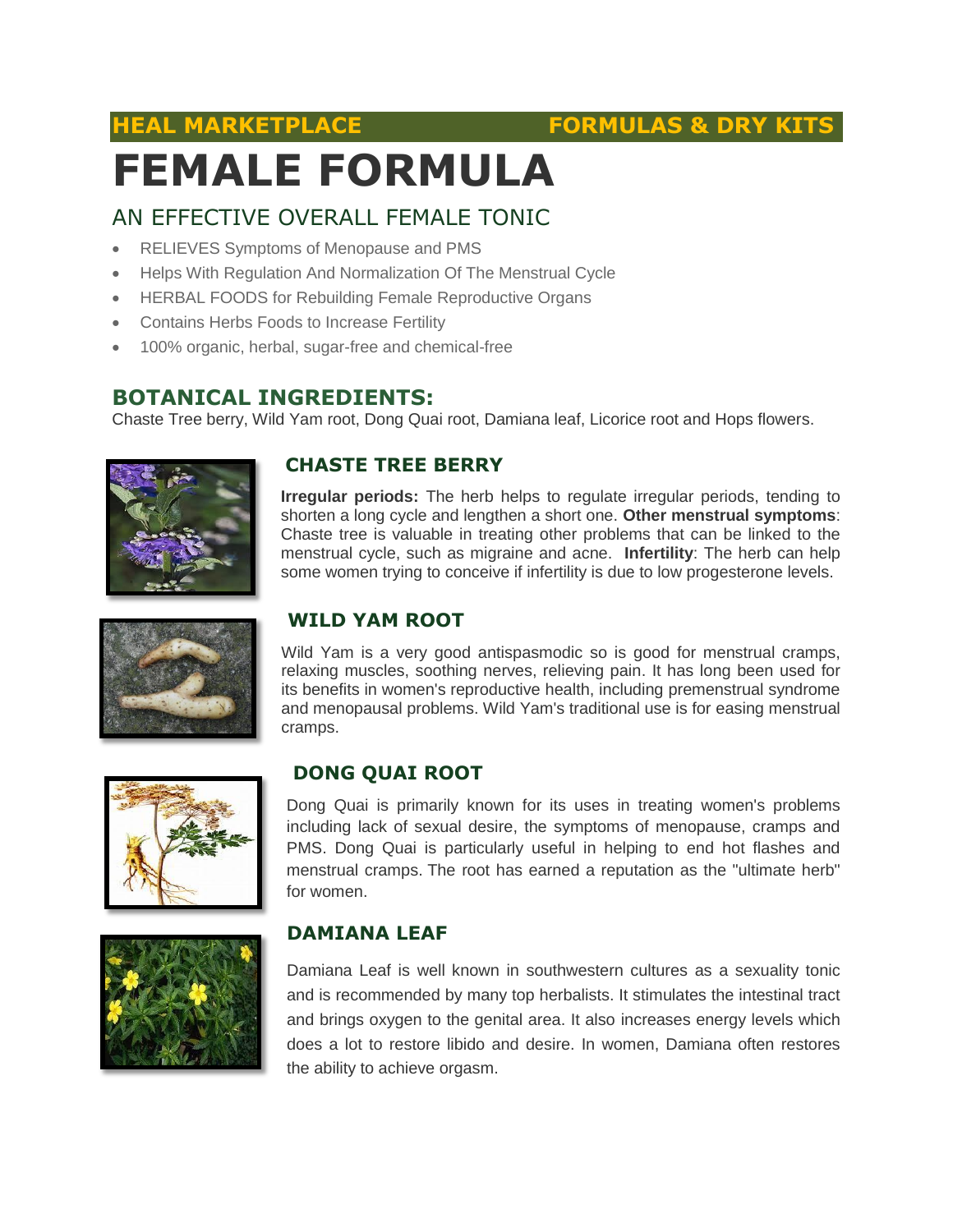

#### **LICORICE ROOT**

This herb supports the adrenal glands while relieving stress, nervousness and Irritability. "When people, who have been under severe stress, overworking the adrenals and becoming extremely nervous and irritable, begin to take Licorice, they think they have suddenly spiritually arrived. It is my opinion that many who suffer in mental institutions could be helped with this wonderful herb"



#### **HOPS FLOWERS**

Hops have tonic, nervine, diuretic and anodyne properties. Their volatile oil produces sedative and soporific effects, and the Lupamaric acid or bitter principle is stomachic and tonic. For this reason Hops improve the appetite and promote sleep.

## **HOW IT WORKS**

**An effective overall female tonic**. It provides women with herbal phytochemicals that are needed to create hormones, helps to balance the hormones and calms the nerves. This tonic has proved a blessing for many woman who have become incapable of normal functioning, both physically and emotionally, because of menopause, PMS and hormonal imbalance. This tonic has been a lifesaver for them. Besides the obvious health benefits, many saved their marriages, their families, their careers and their sanity by using these formulae.

Over 1 billion women use one or more of the herbs in these formulae. It gives women that sense of wellbeing and control. It does so by increasing the communication between the endocrine organs in the brain and the ovaries. It allows a woman the ability to age slowly and naturally and make comfortable transitions from puberty through menopause and beyond.

Today most estrogen is derived from torturing pregnant horses. Their urine is drained from their bladder via a catheter 24 hours a day. Even the manufacturers of estrogen use estrogen run a 4 to 14 times greater risk of developing uterine and breast cancers, not to mention liver disease and numerous other illnesses.

Over the years I've seen many women get off hormones. The Female Formulae allowed them to make the transition. This weaning off is best done gradually over a period of 30 to 60 days.

# **DOSAGE:**

The dosage is dependent on the situation.

#### **DOSAGE FOR MENOPAUSE:**

Start with 1 dropperful (35 drops) 3 times daily for at least one week. If this is not enough and symptoms still persist, increase to 1 dropperful 4 times daily. If needed you can increase to 6 dropperfuls daily, but spread them out. If your symptoms intensify during a particular time of the day or evening, use more of the tonic during that time. For example, for nighttime sweats, take 2 to 3 dropperfuls before bedtime to offset the situation.